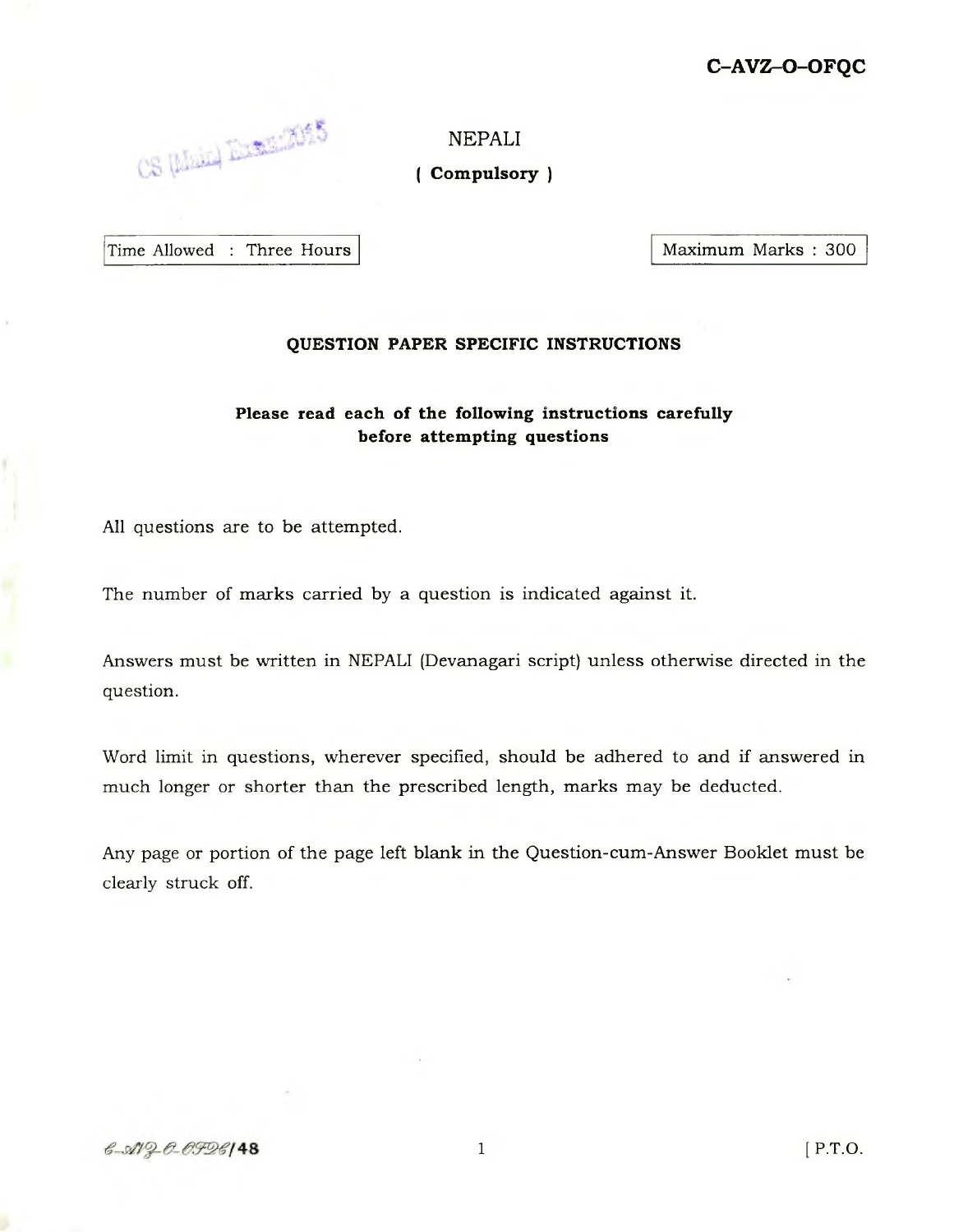1. तलको कुनै एक विषयमाथि प्रायः 600 शब्दमा प्रबन्ध लेख्नुहोस् :

100

- $(a)$  युवाहरूमा बड़ूदो तनाव
- असफलता नै सफलताको सोपान हो  $(b)$
- के पढ्ने आदत हराउँदै जाँदैछ?  $|c|$
- समाजमा अन्ध-विश्वाससितको बड्दो विरोधिता  $(d)$

2. निम्नलिखित गद्यांशलाई ध्यानपूर्वक पढ़नुहोस् र तल दिइएका प्रश्नहरूको उत्तर स्पष्ट, सही र संक्षिप्त भाषामा दिनुहोस् :  $12\times 5=60$ 

रिपोर्टसूले भन्छ, भारतका कलेजहरूबाट आउने 80 प्रतिशत मानिसहरू रोजगारको निम्ति अयोग्य ठहर्छन्। युवा-पीढीको सम्पर्कमा रहनेहरूमा एकजना म, यस आँकडासित असहमत छु। युवाहरूसितको अन्तःक्रियाको आधारमा म यति नै भन्नसक्छ कि प्रायः 90 प्रतिशत युवाहरू यस कारणले रोजगारलाई अयोग्य छन् कि ती अनिश्चित र अनुत्तरदायी छन्। साथ-साथै, कतै युवाहरूले दुर्व्यवहारलाई भूलवश विश्वासको साथ लिनथालेका छन्। तिनीहरू गर्न केही चाहँदैनन्, तर प्रशस्त पैसा बनाउन चाहन्छन्।

यो होइन कि ती निकम्मा छन्; धेरैले राम्रो अङ्ग्रेजी बोल्छन् र आफूमा विश्वस्त छन्। तिनीहरू नवीनतम रिङ्गटोन्स, फिल्म र जोक्स-बारे अवगत छन्। तर जसै कोही अलि अघि बढ्छ, तिनीहरू फुस्रा आँखाले मलाई हेर्छन्। तिनीहरू धेरै पैसा कमाउन चाहन्छन्, जसको निम्ति मिडिया-हाइप र नियमित रूपले प्रकाशित हुने वेतन सर्वेलाई धन्यवाद ! तर तिनीहरूमा त्यो दक्षता छैन जसले तिनीहरूलाई त्यसरी पैसा कमाउन मदद गर्छ। तिनीहरूका डिग्रीलाई शङ्का गर्न सकिन्छ : तिनका स्नातक तहका विषयहरूलाई लिएर केही प्रश्न गरे, धेरै जस्ता युवाहरू एकदमै अतालिन्छन्। फाल्तू पढाइको कुरामा, कसैले कुनै निष्कर्षका कुरा पढ्दैनन्। तर यहाँ अरू केही प्रश्नहरू पनि छन्। सदाचार र व्यवहारको विषयमा, केमा दक्ष छौ भन्ने सोधेमा, आफ्नो फाल्तू समय कसरी बिताउँछौ भन्ने प्रश्न गरेमा यी आश्वस्त युवा र युवतीहरूले संशयपूर्ण दृष्टिले मलाई हेर्छन्, ''के मैले यी प्रश्नहरूको उत्तर दिनैपर्छ?''

तिनीहरूलाई यो भन्न उचित छैन कि यो तिनको आफ्नो जीवन हो र तिनले आफ्नो बारेमा मलाई भन्नुपर्छ; परन्तु ती सधैँ बनी-बनाइ उत्तर चाहन्छन् जसद्वारा ती उम्किन सकून्। तिनीहरू भन्छन्,— 'यदि मैले धेरै अभ्यास गरँ भने म यसलाई सत्य सिद्ध गर्नेछु।'' यसरी रातारात युवाहरू उत्सुक पाठक, गिटार वादक, तारक बल्लेबाज अनि अभिनेतासम्म बन्छन्। यदि कुनै अन्तर्वार्ताकारले तिनका अधकल्पो कहानीमा विश्वास गर्ने मूर्खता गर्दछ भने मलाई अचम्म लाग्छ नै।

जहाँ भारत अघि बड़दैछ, हामीले यस्तो एउटा अकल्पनीय पीढी तयार गर्दैछौं जसको एकमात्र लक्ष्य केही पनि नगरी एउटा सुन्दर जीवन बाँच्नु हो। यस्तो लाग्छ कि हामीले दर्शनहीन, वचनबद्धता वा नैतिकताहीन प्रशस्तै अस्थिर पत्थरहरू पैदा गर्दैछौं। आफ्नो छाला बचाउने कि कुनै असल काम गर्ने भनी रोजाउन लाए, अधिकांश युवाहरूको जवाब आफूलाई बचाउने नै हन्छ। जब तिमी युवा छौ, तिमीमा केही मात्रामा आदर्शवाद त हुन्छ नै भन्ने ठानिन्छ, तिम्रा विचारहरूको कुनै अर्थ नहोला तर कुनै कारणको निम्ति खडा हुन इच्छुक त हुन्छौ नै। आजका युवाहरूमा कुनै कारणको प्रति कुनै मनोभाव हँदैन। यस पीढीको राम्ररी अभ्यास गरिएको उत्तर सुनेर, मैले बुझेँ, नयाँ मन्त्र पैसा नै रहेछ। कसैले कुनै गम्भीर अर्थपूर्ण कुरा गर्छ भने त्यो पुरातन हो।

## प्रश्नावली:

- कुन-कुन कारणले युवाहरू रोजगारको निम्ति अयोग्य ठहर्छन्?  $(a)$
- आजका युवाहरूले लेखकबाद के चाहन्छन्?  $(b)$
- लेखकको अनुसार, वर्तमान युवा पीढीको एकमात्र उद्देश्य के छ?  $|c|$
- आजका युवाहरूको नयाँ मन्त्र केलाई भनिन्छ?  $(d)$
- आदर्शवाद प्रति वर्तमान युवा पीढीको दृष्टिकोण के छ?  $(e)$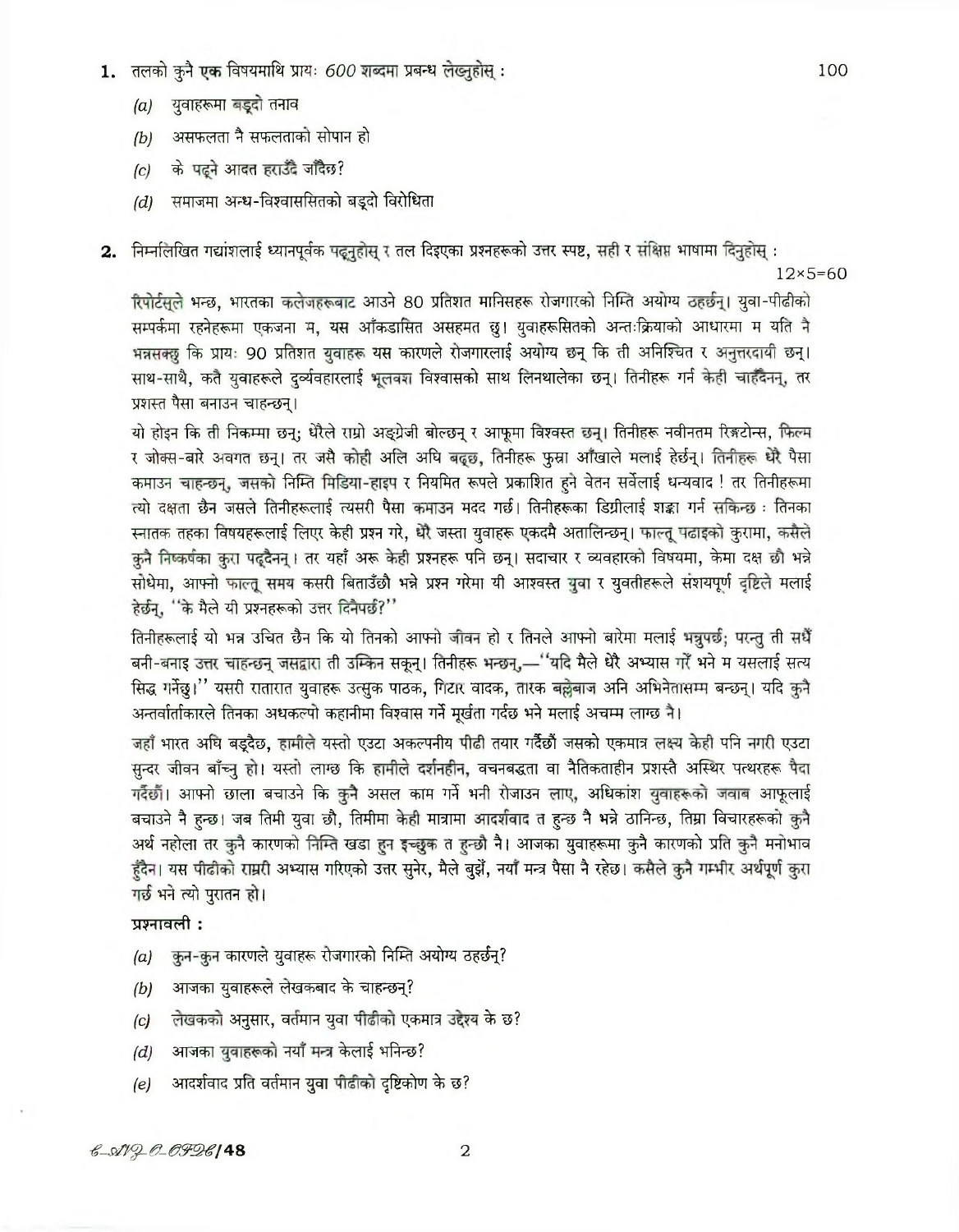3. निम्नलिखित गद्याशको सक्षेपण (Precis) एक-तिहाइ शद्वमा लेख्नुहोस् । शीर्षक दिइरहने आवश्यकता छैन। संक्षेपण आफ्नै भाषामा लेख्नुपर्छ:

रक्षा क्षेत्रमा आत्म-निर्भर बन्दै विदेशसितको परनिर्भरता कम गर्नु सामरिक र आर्थिक दुवै कारणले आज यो एउटा विकल्प नभई एउटा आवश्यकता बनेको छ। अतीतमा सरकारले हाम्रा सशस्त्र बलहरूको आवश्यकतालाई पुरा गर्न रक्षा क्षेत्रमा आयुध कारखाना र सार्वजनिक क्षेत्रका उपक्रमहरूको रूपमा उत्पादन क्षमता निर्माण गरुयो। यसरी क्षमता विकसित गर्न भारतीय निजी क्षेत्रकै भूमिका बडाउनामा जोर दिन आवश्यक छ। विभिन्न वस्तुहरूको निर्माणमा वृद्धि ल्याउन 'मेक इन इन्डिया' जस्तो एक महत्त्वपूर्ण पहल गरिएको छ। अन्य वस्तुहरूको भन्दा रक्षा-उपकरणको घरेलु उत्पादनको अधिक आवश्यकता छ, किनभने यसले गर्दा न केवल बहुमूल्य विदेशी मुद्राको बचत हुन्छ, तर राष्ट्रीय सुरक्षाको चिन्तालाई पनि दूर गर्न सकिन्छ।

रक्षा क्षेत्रमा सरकार नै एकमात्र उपभोक्ता हुन्छ। अतः 'मेक इन इन्डिया' हाथ्रै क्रय-नीतिद्वारा सञ्चालित हुने छ। सरकारको घरेलु रक्षा उद्योगलाई बड़ाउने नीति, रक्षा क्रय-नीतिमा पूर्णतः परिलक्षित हँदछ। बाइ (buy) ग्लोबल भन्दा जहाँ बाइ इन्डियन तथा बाइ 'मेक इन इन्डियन', दर्जामा पहिले आउँछ। भविष्यमा आयात दुर्लभ भन्दा दुर्लभतर हँदै जानेछ अनि आवश्यक व्यवस्थाको निर्माण र विकासको लागि पहिलो अवसर भारतीय उद्योगले पाउने छ।

वर्तमान कालमा भारतीय कम्पनीहरूको यथेष्ट प्रौद्योगिक क्षमता नहोला तर विदेशी कम्पनीहरूसित मिलेर संयुक्त उद्यम, प्रौद्योगिकी हस्तान्तरणको व्यवस्था र गठबन्धनको निमित्त प्रोस्ताहित गरिन्छ।

अहिलेसम्म रक्षा क्षेत्रमा घरेलू उद्योगको प्रवेशको लागि लाइसेन्स, प्रत्यक्ष विदेशी निवेश प्रतिबन्ध आदिलाई लिएर कति अडचनहरू थिए। रक्षा-निर्माण क्षेत्रमा प्रवेशको प्रक्रियालाई सहज बनाउने हेतुले अब कतिपय नीतिहरूलाई उदार बनाइएको छ। सबैभन्दा महत्त्वपूर्ण करो, रक्षा क्षेत्रमा प्रत्यक्ष विदेशी निवेशलाई प्रोत्साहन गर्न एफ० डी० आइ० नीतिलाई उदार बनाइएको छ। लाइसेन्स नीतिलाई पनि उदार बनाइएको छ र अब अधिकांश घटकहरू, कल-पूर्जा, कच्चा माल, परीक्षण उपकरण, उत्पादन मशीनरी आदिलाई लाइसेन्सको क्षेत्रबाट बाहिर राखिएको छ। जुन-जुन कम्पनीले यस किसिमका वस्तुहरू उत्पादन गर्न चाहन्छ अब तिनलाई लाइसेन्सको खाँचो पर्दैन।

रक्षा क्षेत्रमा घरेलू र विदेशी दुवै भरिका निवेशकहरूलाई एउटा ठूलो अवसर उपलब्ध छ। एकातिर यहाँ सरकार निर्यात, लाइसेन्सिङ्ग, एफ० डी० आइ० सहित निवेश र खरिदको लागि नीतिमा आवश्यक परिवर्तन गर्न लागिरहेछ, उहीं उद्योगलाई पनि आवश्यक निवेश र प्रौद्योगिकीको क्षेत्रमा उन्नयन गर्ने चुनौतीलाई स्वीकार गर्न पनि अघि आउनु पर्नेछ। रक्षा एउटा यस्तो क्षेत्र हो जून नवनिर्मितीले सञ्चालित हुन्छ र जहाँ प्रचुर निवेश र प्रौद्योगिकीको आवश्यकता पर्दछ। उद्योगलाई पनि अस्थायी लाभ हेरेर होइन तर दीर्घ अवधिको निम्ति सोच्ने मानसिकता बनाएर हेर्नु पर्दछ। हामीले अनुसन्धानको विकास र नवीनतम निर्माणको क्षमताहरूमा अधिक ध्यान दिनु पर्दछ। सरकार, घरेलु उद्योगको निम्ति एउटा यस्तो पारिस्थितिकी प्रणाली विकसित गर्न प्रतिबद्ध छ जसद्वारा उसले सार्वजनिक र निजी दुवै क्षेत्रमा समान स्तरमा व्यावसायिक उन्नति गर्न सक्ने छ।

4. तलको गद्यांशलाई अङ्ग्रेजीमा अनुवाद गर्नुहोस् :

अरब देशको एउटा ठूलो भाग मरुभूमि छ। यहाँ केही छैन, खालि बलुवा र चट्टान मात्रै। यहाँ बलुवा यति तातो हुन्छ कि तपाईं दिउँसो खालि खुट्टा हिँड्नै सक्नु हुन्न। मरुभूमिमा यता-उती पानीका मूलहरू हुन्छन् जुन जमीनको धेरै तलबाट उम्रिएका हन्छन्, यति तलबाट कि त्यसलाई सूर्यले पनि सोस्न सक्दैन। यस्ता पानीका मूलहरू खूबै कम हुन्छन् तर कहीं एउटै भए पनि त्यहाँ अल्गा-अल्गा रूखहरू उम्रिन्छन् र पानीको मूल वरिपरि शीतल, हरियाली र छायादार ठाँउ बनाइदिन्छन्। यस्तो ठाउँलाई मरूद्यान भनिन्छ।

शहरमा नबस्ने अरबवासीहरू वर्षैभरि मरुभूमिमा बस्छन्। उनीहरू तम्बूमा बस्छन् जुन छिटै अनि सजिलैसित गाडून र उखाल्न सकिन्छ जसमा कि उनीहरू आफ्ना भेडो, बाख्रा, ऊँट र घोडाहरूलाई घाँस-पानीको निम्ति एउटा मरूद्यानदेखि अर्का मरूद्यानमा जान सकून्। यी मरुभूमिवासी अरबीहरू पाकेका मीठा अञ्जीर र खजूर खान्छन् जुन खजूरका रूखमा फल्छन्। उनीहरू तिनलाई सुकाउँछन् पनि र वर्षभरि खाद्यको रूपमा प्रयोग गर्दछन्।

20

60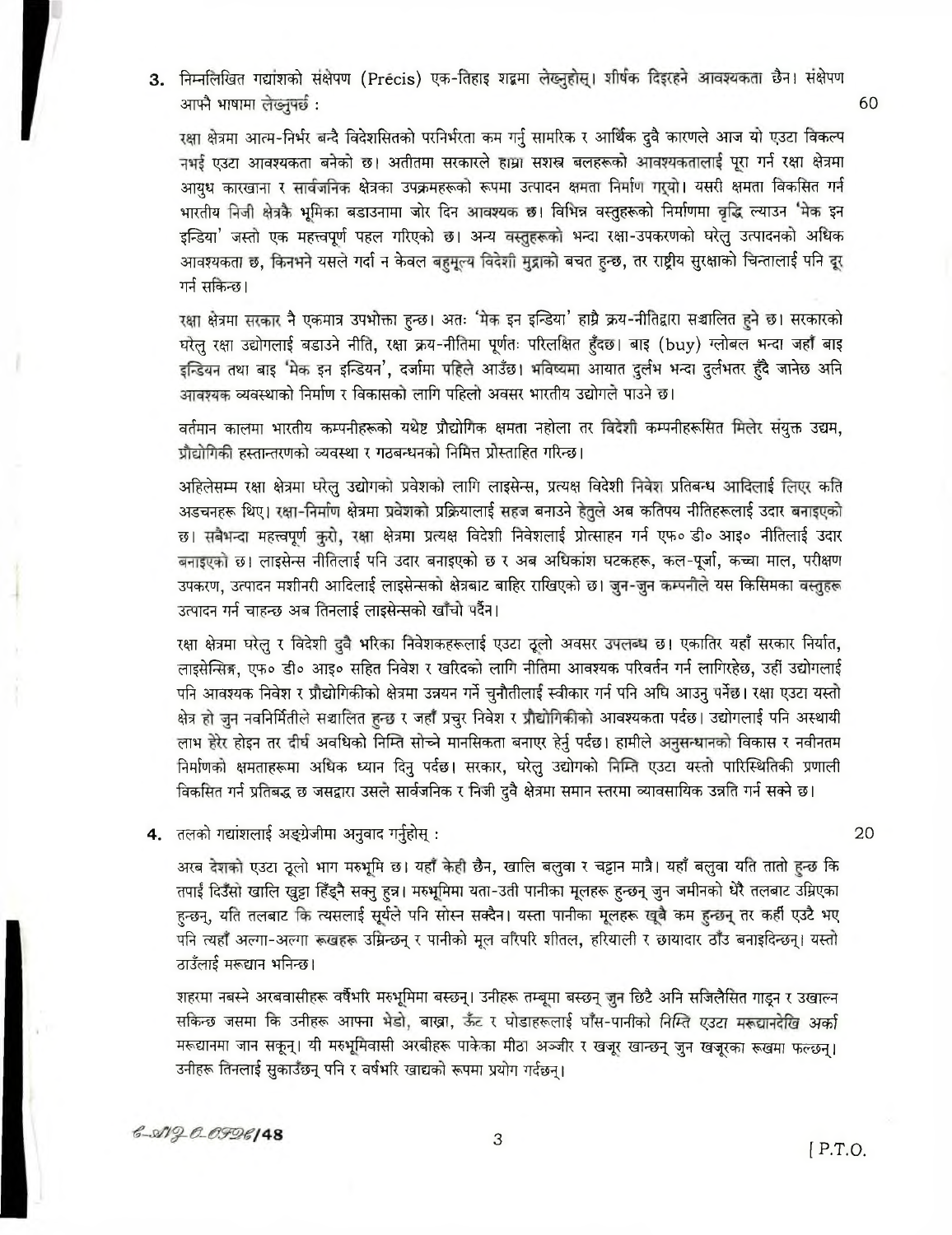यी अरबवासीहरूसित संसारका सर्वोत्तम घोडा हुन्छन्। अरबीले आफ्नो सवारी घोडाको खुब गर्व गर्छ र त्यसलाई उ आफ्ना पत्नी र नानीहरूलाई जत्तिकै प्यार गर्छ। अरबवासीको निम्ति उसको सुन्दर घोडाभन्दा बडूता उपयोगी ऊँट हुन्छ जुन अझै ठूलो र बलियो हुन्छ। एउटा ऊँटले दुइटा घोडाले जत्तिकै कि अझ बेसी भारी बोक्न सक्छ। अरबीहरूले ऊँटमा भारी  $\overline{\text{C}}$  criqued and the state of  $\overline{\text{C}}$  and  $\overline{\text{C}}$  and  $\overline{\text{C}}$  and  $\overline{\text{C}}$  and  $\overline{\text{C}}$  and  $\overline{\text{C}}$  and  $\overline{\text{C}}$  and  $\overline{\text{C}}$  and  $\overline{\text{C}}$  and  $\overline{\text{C}}$  and  $\overline{\text{C}}$  and  $\overline{\text{C}}$  and  $\overline{\$ प्रायः त्यसै भनिने पनि गरिन्छ।

**5.** तलको गद्यांशलाई नेपालीमा अनुवाद गर्नुहोस् :  $20$ 

Language and communication are something that children learn by talking to one another. But schools consider this an act of indiscipline. Instead, we have a special grammar class to learn language! One educationist remarked, "It is nice that children spend just a few hours at school. If they spend all 24 hours in schools, they will turn out to be dumb!" In most schools, teachers talk, children listen. The same is true for other skills also. Children learn a great deal without being taught, by tinkering and pottering on their own.

Changes in the school system, if they are to be of lasting significance, must spring from the actions of teachers in their classrooms, teachers who are able to help children collectively. New programmes, new materials and even basic changes in organizational structure will not necessarily bring about healthy growth. A dynamic and vital atmosphere can develop when teachers are given the freedom and support to innovate. One must depend ultimately upon the initiative and respectfulness of such teachers and this cannot be promoted by prescribing continuously and in detail what is to be done.

In education, we can cry too much about money. Sure, we could use more, but some of the best classrooms and schools I have seen or heard of, spend far less per pupil than the average in our schools today. We often don't spend well what money we have. We waste large sums on fancy buildings, unproductive administrative staff, on diagnostic and remedial specialists, on expensive equipment that is either not needed, or underused or badly misused, on tons of identical and dull textbooks, readers and workbooks, and now on latest devices like computers. For much less than what we do spend, we could make our classrooms into far better learning environments than most of them are today.

**6.** (a) (i) तलका कुनै पाँच शब्दहरूको सन्धि-विच्छेद गर्नुहोस् :  $5$ महाशय; सूक्ति; सुरेन्द्र; उमेश; सप्तर्षि; सदैव; प्रत्येक; जगन्नाथ।

> *(ii)* tTM 3 T ^ i€ fasT 3\*sf : 5 कर; टीका; उत्तर; तीर; अर्थ; पत्र; आदि; भूत।

> > 4